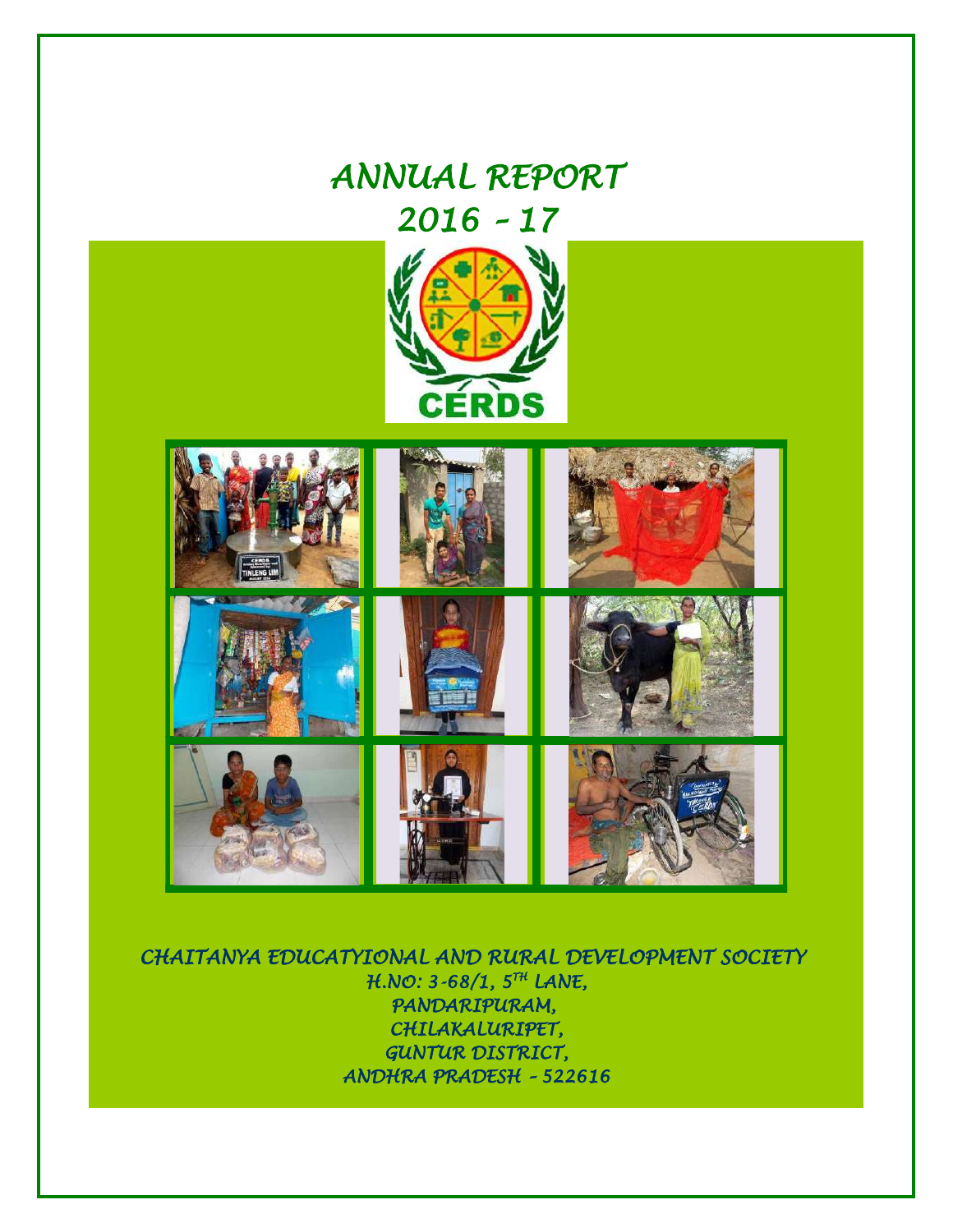| <b>Organisation Profile:</b>                                                                                                                                                                 |                                                                                            |                                                                                                                                                                                                                           |  |
|----------------------------------------------------------------------------------------------------------------------------------------------------------------------------------------------|--------------------------------------------------------------------------------------------|---------------------------------------------------------------------------------------------------------------------------------------------------------------------------------------------------------------------------|--|
| Name, address and contact information                                                                                                                                                        |                                                                                            | <b>Legal Status</b>                                                                                                                                                                                                       |  |
| <b>Chaitanya Educational and Rural Development Society (CERDS)</b><br>H.No: $3 - 68 / 1$ , $5th$ Line,<br>Pandaripuram,<br>Chilakaluripet- 522 616,<br>Guntur District,                      |                                                                                            | Registered as a society under Indian Societies<br>Registrations Act XXI of 1860 at Ongole, Prakasam<br>District on 05.11.1996<br><b>Registration Number with date:</b>                                                    |  |
| Andhra Pradesh, India<br>Telephone: 08647 252333                                                                                                                                             |                                                                                            | Registration No: 499 / 1996<br>Date of Original Registration: 05.11.1996                                                                                                                                                  |  |
| Website: www.cerds-india.org                                                                                                                                                                 | E-mail address: <b>cerdsindia@gmail.com</b> , cerdsns@gmail.com                            | Unique ID No. (Issued from planning commission):<br>AP/2009/0016640                                                                                                                                                       |  |
| Name & Designation of the Chief Functionary<br>Mr. N. Srinivasa Rao, Executive Secretary<br>Mobile No's: +91 96661 59615                                                                     |                                                                                            | FCRA:<br>"CERDS" has been granted FCRA registration vide<br>Registration Number: 010190438 by Ministry of Home<br>Affairs, Government of India on 29.09.2010. It was<br>renewed on 01.06.2016 and valid up to 31.10.2021. |  |
| <b>Nature of the Organisation</b>                                                                                                                                                            | Non-profit, Economic, Educational, Social, Service, Research & Rural oriented Organisation |                                                                                                                                                                                                                           |  |
| Registrations at Income Tax Department, Government of India:                                                                                                                                 |                                                                                            | <b>Partners in Progress:</b>                                                                                                                                                                                              |  |
| Income Tax Permanent Account Number (PAN) : AAAAC5162C<br>$\bullet$                                                                                                                          |                                                                                            | GiveIndia / Give Foundation<br>$\bullet$                                                                                                                                                                                  |  |
| 12A Registration: CERDS was registered under 12A of Income Tax Act,<br>$\bullet$<br>1961 with registration No. 11/12A/W-2(1)/CIT/GNT/08-09.                                                  |                                                                                            | <b>NABARD</b><br>$\bullet$<br>Rotary Clubs & Individuals, New Zealand<br>$\bullet$<br>Rotary Club of Padstow, Australia<br>$\bullet$                                                                                      |  |
| 80G Registration: CERDS was granted an approval of Tax exemption<br>$\bullet$<br>Under Section 80G(5) (vi) of the Income Tax act, 1961 with registration No.<br>15/80G/W-2(1)/CIT-GNT/08-09. |                                                                                            | I Do Good Charity Group Inc.,<br>$\bullet$<br>Shamadasani Foundation<br>$\bullet$<br><b>Vitamin Angels</b><br>$\bullet$                                                                                                   |  |
| <b>Bank Accounts</b>                                                                                                                                                                         | <b>For Local Contributions</b>                                                             | <b>For Foreign Contributions</b>                                                                                                                                                                                          |  |
| <b>Bank Name</b>                                                                                                                                                                             | <b>Indian Bank</b>                                                                         | Vijaya Bank                                                                                                                                                                                                               |  |
| <b>Branch</b><br>Name<br>and<br><b>Address</b>                                                                                                                                               | Chilakaluripet, 141A, Durga Complex,<br>Pandaripuram, G.T.Road, 08647-253925               | P.B.No.17, G.T.Road, Chilakaluripet,<br>Guntur District - 522 616, Andhra Pradesh                                                                                                                                         |  |
| <b>Account Number</b>                                                                                                                                                                        | 783504256                                                                                  | 400601011000941                                                                                                                                                                                                           |  |
| Name of Account<br><b>Chaitanya Education and Rural Development Society</b>                                                                                                                  |                                                                                            | <b>Chaitanya Education and Rural Development Society</b>                                                                                                                                                                  |  |
| 9 digit MICR number<br>Nature of account                                                                                                                                                     | 522019090<br>Savings Bank Account                                                          | 522029402<br>Savings Bank Account                                                                                                                                                                                         |  |
| <b>SWIFT Code</b>                                                                                                                                                                            | <b>NA</b>                                                                                  | <b>VIJBINBBGUN</b>                                                                                                                                                                                                        |  |
| <b>IFSC CODE</b>                                                                                                                                                                             | <b>IDIB000C021</b>                                                                         | VIJB0004006                                                                                                                                                                                                               |  |

|                            | <b>Organizational Inspiration/ Mission / Vision/ Aim /Objectives:</b>                                                       |  |  |
|----------------------------|-----------------------------------------------------------------------------------------------------------------------------|--|--|
| Inspiration                | CERDS believe that the development of India mainly depended on the rural areas progressiveness and any effort to promote    |  |  |
|                            | Educational and Rural Development strengthens the Rural Areas in turn the Nation.                                           |  |  |
| <b>Belief</b>              | Helping the Needy is Universal Culture and it is part of our Civilisation                                                   |  |  |
| <b>Mission</b>             | CERDS helps poor to help themselves to overcome their socio-economical and educational barriers by changing their           |  |  |
|                            | attitudes and sensitize them to live together in their development.                                                         |  |  |
| <b>Vision</b>              | Sustainable and self-reliant village communities                                                                            |  |  |
| <b>Aim</b>                 | CERDS aim is to help poor communities to overcome the effects of poverty, create new futures for themselves and their       |  |  |
|                            | communities and promote sustainable village communities through changing the attitudes among the people                     |  |  |
| <b>Objectives</b>          | To educate people and make them conscious and concerned about self-reliance, social justice and co-operation, so<br>$1_{-}$ |  |  |
|                            | that they may be prepared and equipped to work out for themselves and for others and keeping in further with their own      |  |  |
| human dignity and destiny. |                                                                                                                             |  |  |
|                            | To help, devise schemes and projects and help to execute them, which will assist the country towards elimination of<br>2.   |  |  |
|                            | poverty and misery.                                                                                                         |  |  |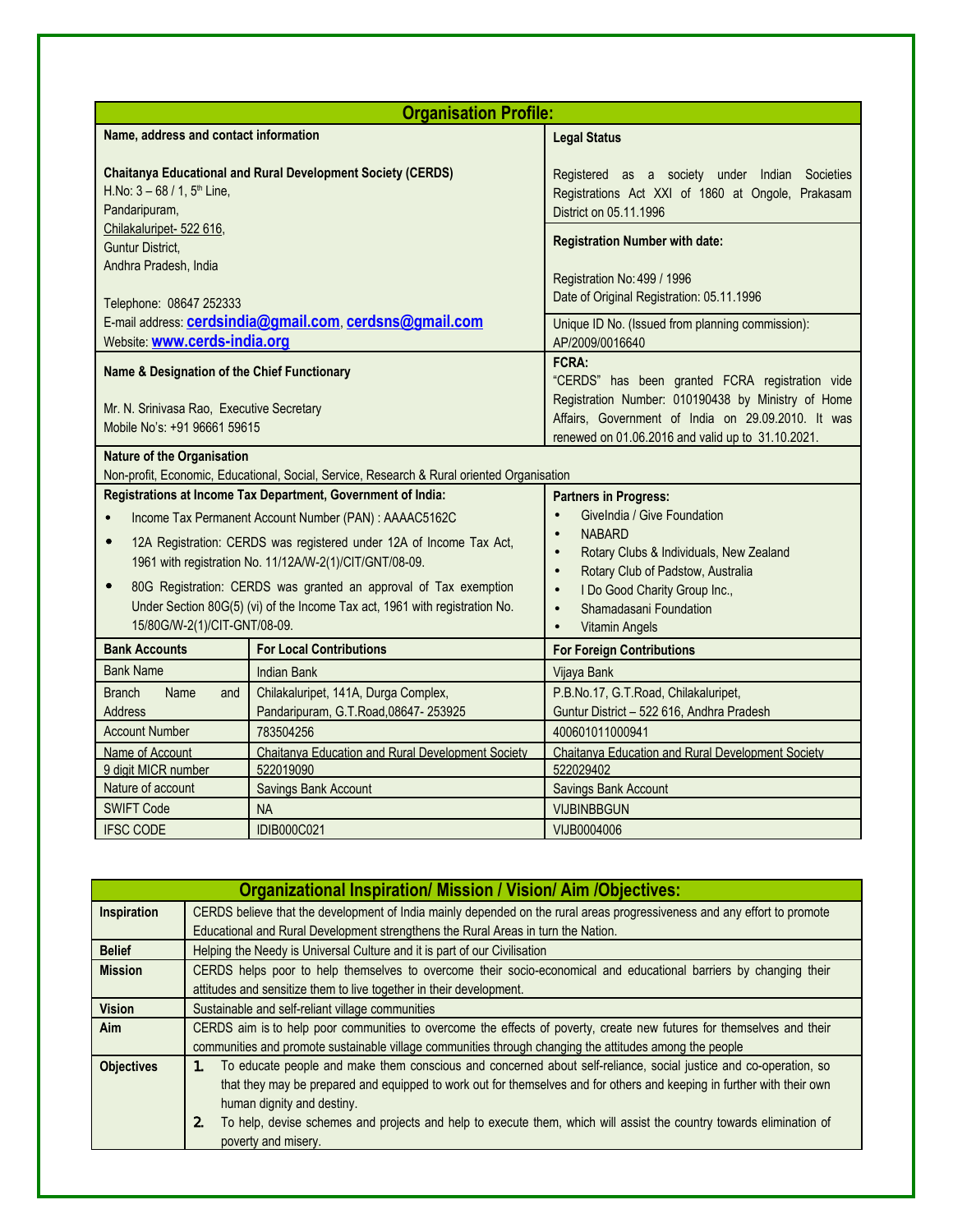| To promote all types of activities that are aimed at the integral development of persons and communities, particularly to<br>3.<br>help with set up equitable credit and marketing, structures, improved facilities and methods of farming, irrigation, animal<br>husbandry, technical institutions and cottage or small scale industries. These are to be encouraged to be done<br>wherever possible on a co-operative basis, public housing assistance to all shelter less poor and economically<br>backward class families. |
|--------------------------------------------------------------------------------------------------------------------------------------------------------------------------------------------------------------------------------------------------------------------------------------------------------------------------------------------------------------------------------------------------------------------------------------------------------------------------------------------------------------------------------|
| To coordinate the charitable work of the various Rural Development, Social Welfare and Charitable Agencies, without<br>4.<br>infringing upon their autonomy.                                                                                                                                                                                                                                                                                                                                                                   |
| To channelize the energies of our people towards constructive national work in the social, educational and cultural fields<br>5.<br>in co-operation with Government wherever feasible.                                                                                                                                                                                                                                                                                                                                         |
| To study and conduct Research on Social, Civic, Arts, Literature, Science, Cultural, economic aspects of the Rural<br>6.<br>Communities and promote them.                                                                                                                                                                                                                                                                                                                                                                      |

### **Geographical coverage of Activities**

At present the organization is working in 60 needy and deserving Panchayaths/Villages and about 90 habitations in both Prakasam and Guntur Districts of Andhra Pradesh. Among these 90 target habitations, about 50 are in the Sea-coastal areas, which often affecting by series / severity of floods, cyclones and strong coastal winds and tidal waves. About 85% of the families in these target sea-coastal hamlets belong to Scheduled Tribes, Scheduled Castes and Backward Communities (Fishermen, Toddy collectors and Weavers). The remaining 40 habitations are in dry land regions, which often affecting by drought since the failures of monsoons.

| <b>District</b> | <b>Name of the Mandal</b> | No. of villages | No. of habitations |
|-----------------|---------------------------|-----------------|--------------------|
| Prakasam        | Vetapalem                 | 4               | 20                 |
|                 | Chinaganjam               | 3               |                    |
|                 | Chirala                   | 3               | 5                  |
|                 | <b>Ballikurava</b>        | 6               | 6                  |
|                 | Yaddanapudi               | 2               | $\overline{2}$     |
|                 | Total:                    | 18              | 40                 |
| Guntur          | Nizampatnam               | $\mathfrak{p}$  | 10                 |
|                 | Nadendla                  | 10              | 10                 |
|                 | Chilakaluripet            | 10              | 10                 |
|                 | Edlapadu                  | 10              | 10                 |
|                 | Prathipadu                | 10              | 10                 |
|                 | Total:                    | 42              | 50                 |
|                 | <b>Grand-Total:</b>       | 60              | 90                 |

### **Organization Structure:**

The Governing Body is constituted by an executive committee, which meets every quarterly to review and evaluate the work done, to take up new activities and to consider organizational matters. It consists of experienced and socially concerned leaders who have a commitment to social work. The General Body consists of enrolled members and patrons. Unless otherwise decided it meets once a year to consider policies, plans of action, review of work and the Budget. It elects the Executive Committee. Organogram of the Organisation and the background of the present executive members are here with enclosed.

### **Organogram:**

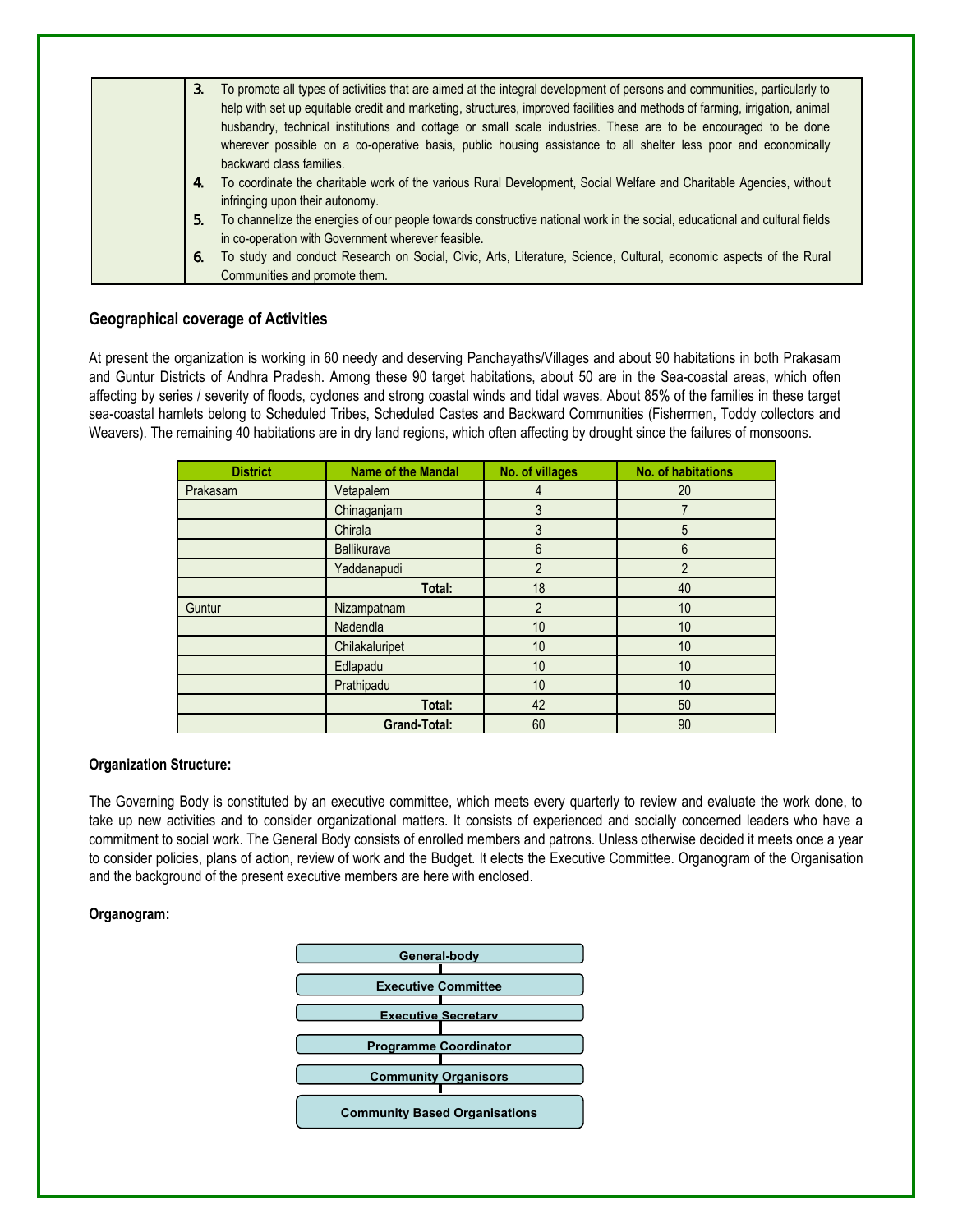## **Major Programmes / Activities:**

| <b>Child Education:</b><br>Provision of primary educational needs<br>School Health Programmes<br><b>Construction of School Sanitary toilets</b>                                                                                                                                                                                                                                              | <b>Drinking Water</b><br>Installation of Bore wells / Open wells<br>$\bullet$<br>Awareness Generation Campaigns on Usage of Water<br>$\bullet$<br>Sources                                                                                                                                                                                                                                         |
|----------------------------------------------------------------------------------------------------------------------------------------------------------------------------------------------------------------------------------------------------------------------------------------------------------------------------------------------------------------------------------------------|---------------------------------------------------------------------------------------------------------------------------------------------------------------------------------------------------------------------------------------------------------------------------------------------------------------------------------------------------------------------------------------------------|
| <b>Women Empowerment:</b><br>Awareness Generation Campaigns on Women rights,<br>Malnutrition, Immunization and Birth Control Measures<br>Focus on IGP Programmes for the disadvantaged<br>women i., e Widows, disabled and HIV/Aids infected<br>Exposure visits and Linkages with Government<br>Programmes.<br><b>Disabled Services:</b><br>Provision of Nutrition food & Medical Support to | Training Camps to Community Administrators on Water<br>$\bullet$<br><b>Management and Conservation Practices</b><br><b>Sustainable Agricultural Practices</b><br>Formation of Farmers' Clubs<br>C<br>Conducting of Training and Exposure visits on<br>C<br>sustainable agricultural practices<br>Conducting of Farmers Field Schools and Distribution of<br>$\bullet$<br><b>Tarpaulins sheets</b> |
| <b>Disabled</b><br>Sanitary Toilet Facilities for Disabled<br>Wheel Chairs/Try-Cycles for Disabled<br>Health:<br>Awareness Generation Campaigns on Health, Hygiene<br>and Environmental Practices<br>Nutrition support to HIV/Aids infected people<br>Distribution of Vitamin - A and Albendazole capsules to<br>0-5 and Pregnant and Lactate women                                          | <b>Vocational Skill Trainings</b><br>Conducting of skill oriented Training Programmes to un-<br>$\epsilon$<br>employed men and women<br>Promote skill based livelihood units<br>$\bullet$<br>Job placement with local / non local Institutions<br>$\bullet$                                                                                                                                       |

### **Awards / Honors received:**

| <b>Name of the Award</b>                                                  | Date & Year | <b>Institution</b>                                                                           |
|---------------------------------------------------------------------------|-------------|----------------------------------------------------------------------------------------------|
| <b>Bharat Vikas Ratan Award</b>                                           | 27.02.2012  | The Economic for Health and Educational Growth, New Delhi                                    |
| Glory of India Award with Gold Medal                                      | 03.09.2012  | Economic and Social Development Foundation, New Delhi                                        |
| Mother Teresa Excellence Award                                            | 25.11.2012  | Integrated Council for Socio-Economic Progress, Thrissur                                     |
| Honorary Doctorate & Lifetime Achievement Award                           | 08.04.2013  | Academy of Universal Global Peace & The New International Christian<br>University, Bangalore |
| Indira Gandhi Excellence Award                                            | 21.12.2013  | International Business Council, New Delhi                                                    |
| NGO Excellence Award                                                      | 28.05.2014  | Mahez NGO - NGO's National Conference - 2014, Dharwad                                        |
| Rashtra Vibhushan Award                                                   | 19.04.2015  | Foundation for Accelerated Community Empowerment, New Delhi                                  |
| The Best Citizen of India                                                 | 30.05.2015  | The Economic and Human Resource Development Association, New<br>Delhi                        |
| Swami Vivekanda and Sister Margaret Award                                 | 01.07.2016  | Sister Margaret Foundation, Kolkata                                                          |
| Book of Records-2016 Award & Meritorious Service<br>Award with Gold Medal | 25.09.2016  | ASHA PRADEEP & Talent Survey Report Council, Odisha                                          |



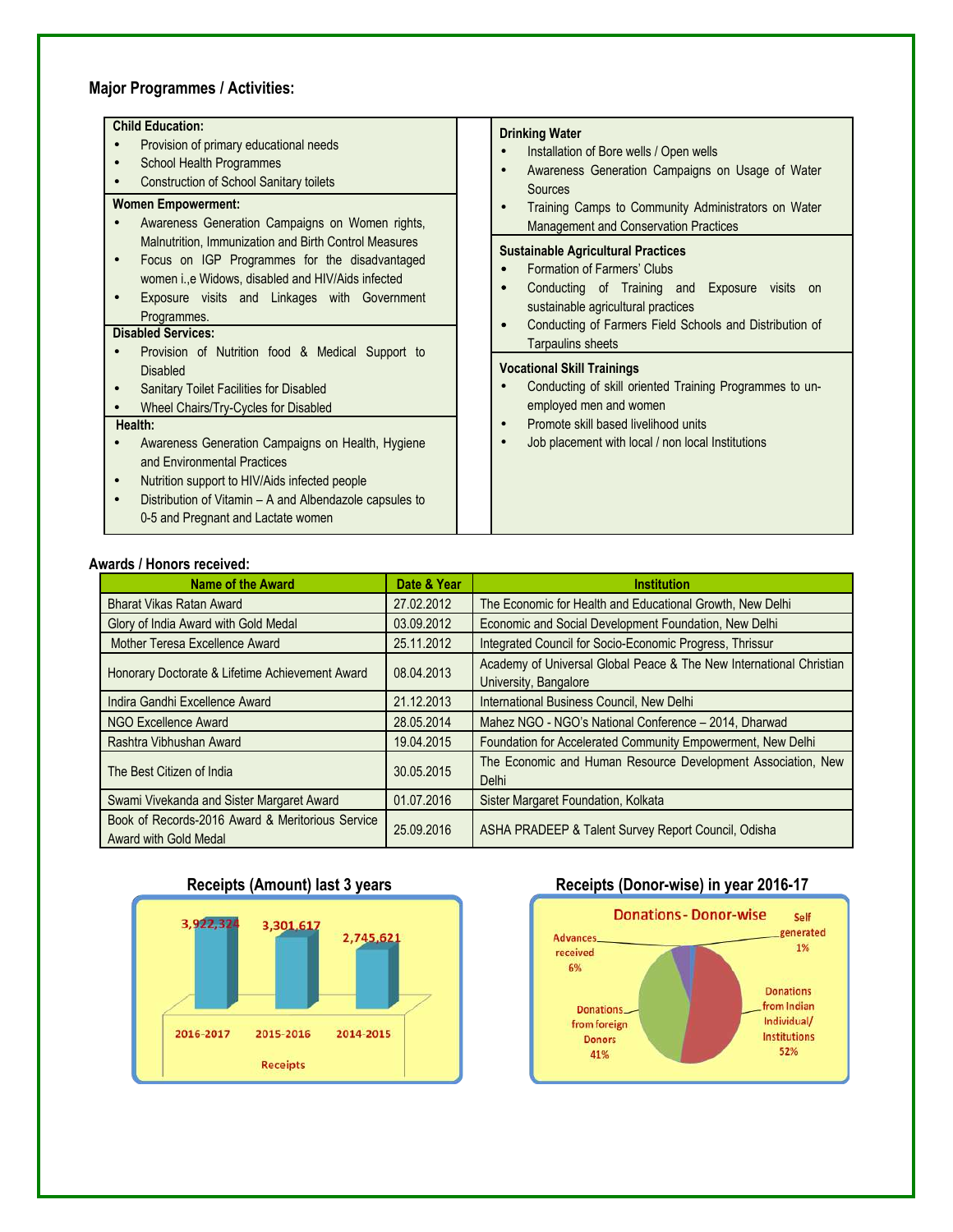### **Last Three Years Financial information:**

| <b>RECEIPTS</b>                                                             | 2016-2017 | 2015-2016 | 2014-2015 |
|-----------------------------------------------------------------------------|-----------|-----------|-----------|
| Self Generated (fees/ subscriptions/ interest/ community contributions etc) | 63000     | 67000     | 111000    |
| Donations from Indian individuals / institutions                            | 88304     | 210000    | 327014    |
| Donations from foreign donors                                               | 1595142   | 1045443   | 940081    |
| Donations from Givelndia donors (please write '0' if not applicable)        | 1935878   | 1979174   | 1362026   |
| Government Grants received                                                  |           |           |           |
| <b>Advances received</b>                                                    | 240000    | N         | 5500      |
| TOTAL RECEIPTS                                                              | 3922324   | 3301617   | 2745621   |
| <b>PAYMENTS (Capital)</b>                                                   |           |           |           |
| Capital items purchased for the organisation                                |           | 0         |           |
| <b>PAYMENTS (Revenue)</b>                                                   |           |           |           |
| Salaries and benefits (programme)                                           | 202000    | 162000    | 174000    |
| Staff training and travel                                                   | 12000     | 1500      | $\Omega$  |
| Office support expenses (rent/ repairs/ telephone/ etc)                     | 65450     | 71889     | 64817     |
| Communication (correspondence/ Annual Reports/ brochures/ website/ etc)     | 23367     | 19762     | 20325     |
| Consultants' fees (audit/ legal/ programme)                                 | 367074    | 10000     | 10000     |
| Depreciation                                                                | 5470      | 6078      | 4778      |
| Other programme expenses (seeds/food/etc.)*                                 | 3526830   | 2978919   | 2322613   |
| Other non-programme expenses                                                | 1678      | 13610     | 1990      |
| Advances refunded                                                           |           |           | 5500      |
| <b>TOTAL EXPENDITURE</b>                                                    | 4203869   | 3263758   | 2604023   |

### **Plans for next Decade (by 2025):**

- Promotion of 50 sustainable and self-reliant rural communities.
- Establishment of a rural school in Healthy atmosphere with International standards to avail the quality of education to the children belongs to the disadvantaged families.
- Create accessibility of potable water facilities in all 40 targeted sea-coastal communities by installing bore wells.
- Make consciousness among the target communities on post and pre-disaster management techniques.
- Prevent the spread of HIV/Aids in all target communities
- Ensure accessibility of sanitary facilities for all disabled people in all targeted communities.
- Support to 250 rural disadvantaged women to have sustainable live stoick units.
- Promote skill based livelihood units for 250 women.
- Establishment of a permanent vocational skill training centre in rural area to train the rural youth / adolescents on upgrading job oriented skill technologies.
- Promotion of 100 farmers clubs in 100 villages.
- Establishment of Soil, Water Quality and input testing centre for the benefit of farmers.

### **Plan of action for 2017-18:**

| S.No             | <b>Activity</b>                                    | <b>Target Beneficiaries</b> | Amount (Rs.) |
|------------------|----------------------------------------------------|-----------------------------|--------------|
|                  | Support of primary educational needs to children   | 100 children                | 200,000      |
| $\mathfrak{D}$   | Support of drinking water facilities               | 3500 families               | 960,000      |
| $\mathcal{E}$    | Support of sanitary toilet facilities for disabled | 24 disabled                 | 240,000      |
| 4                | Other disabled services                            | 12 disabled                 | 60,000       |
| $\overline{5}$   | Support to milch animal units to widows            | 30 women                    | 450.000      |
| $6 \overline{6}$ | Support of fishing nets to tribal families         | 50 families                 | 250,000      |
|                  | Support of skill training and sewing machines      | 40 adolescents              | 250,000      |
| 8                | Nutrition food support to HIV/Aids people          | 200 people                  | 1,200,000    |
| 9                | Nutrition food support to Disabled people          | 100 people                  | 600,000      |
| 10 <sup>1</sup>  | Promotion of sustainable agricultural practices    | 65 Villages                 | 650,000      |
| 11               | Other welfare activities                           | 50 families                 | 100,000      |
|                  | Total:                                             |                             | 4.960.000    |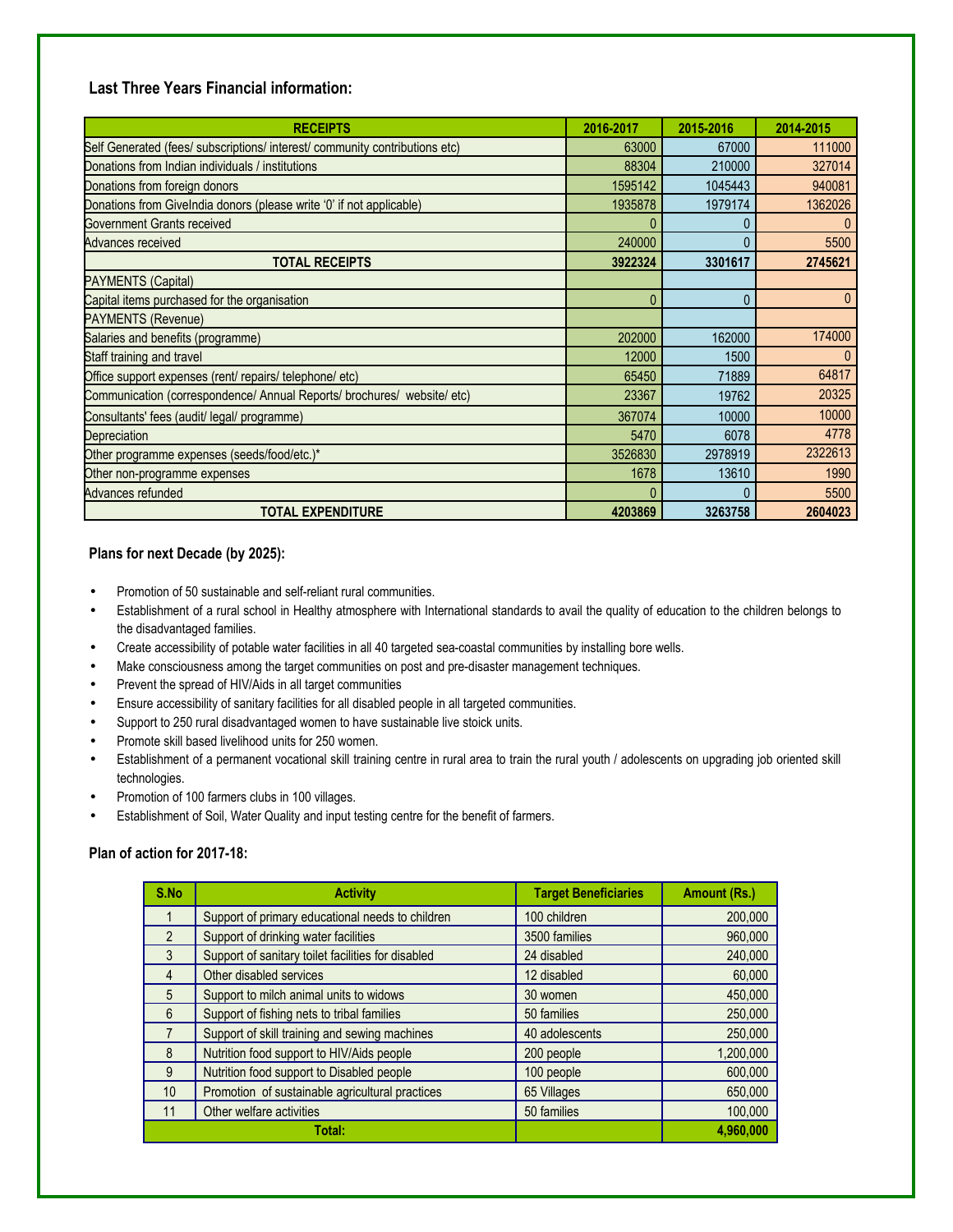# **Achievements (Activity-wise):**

| <b>Child Education:</b>                                                                                                                                                                                                                                                                                                                                                                            | <b>Drinking Water:</b>                                                                                                                                                                                                                                                                                                                                                                 |  |
|----------------------------------------------------------------------------------------------------------------------------------------------------------------------------------------------------------------------------------------------------------------------------------------------------------------------------------------------------------------------------------------------------|----------------------------------------------------------------------------------------------------------------------------------------------------------------------------------------------------------------------------------------------------------------------------------------------------------------------------------------------------------------------------------------|--|
|                                                                                                                                                                                                                                                                                                                                                                                                    |                                                                                                                                                                                                                                                                                                                                                                                        |  |
| Goal:<br>Ensure the children belong to the vulnerable groups not to turn<br>as child laborer and they attend school with all basic<br>educational supplies                                                                                                                                                                                                                                         | Goal:<br>Ensure accessibility of drinking water facilities to the disadvantaged<br>communities                                                                                                                                                                                                                                                                                         |  |
| <b>Target Groups:</b><br>HIV/Aids infected, Disabled, Scheduled Tribes, Orphans,<br>Disaster victims and girl children                                                                                                                                                                                                                                                                             | <b>Target Groups:</b><br>Habitations belong to Scheduled Tribes and, Fishermen in the Sea-<br>coastal villages                                                                                                                                                                                                                                                                         |  |
| Initiatives:<br>Sensitizing the parents / guardians the need of child<br>education and<br>Reducing the burden of children education costs for poor<br>parents/guardians by providing primary educational<br>supplies                                                                                                                                                                               | Initiatives:<br>Sensitize the best water usage practices<br>$\bullet$<br>Installation of bore wells at an accessibility places by taking<br>$\bullet$<br>consultations and participation of community people                                                                                                                                                                           |  |
| <b>Accomplishments:</b><br>Total 55 children were supported primary educational<br>$\bullet$<br>needs i.e school uniforms, casual wear and school bags<br>Ensured as the eligible children attend to school with all<br>$\bullet$<br>basic educational supplies and<br>Built confidence among the parents as well as children that<br>they could have support to lead a better life in the society | <b>Accomplishments:</b><br>Total 73 drinking bore wells were installed in sea-coastal<br>$\bullet$<br>villages and<br>Total 30 platforms around bore wells were constructed.<br>$\bullet$<br>Ensured water facilities to around 1500 families and 6000<br>$\bullet$<br>population belong to the most disadvantaged communities<br>Made efforts to reduce water born diseases as people |  |
| <b>Major Donors:</b><br>Givelndia, Give Foundation Inc., USA<br>General fund                                                                                                                                                                                                                                                                                                                       | <b>Major Donors:</b><br>Givelndia, Give Foundation Inc., USA<br>$\bullet$<br>Rotary Clubs & Individuals -New Zealand<br>$\bullet$<br>I Do Good Charity Group Inc., USA<br>$\bullet$<br>General fund                                                                                                                                                                                    |  |
| <b>Amount utilised:</b><br>Rs.1,17,950<br>Amount carry-forward for the financial year 2017-18:                                                                                                                                                                                                                                                                                                     | <b>Amount spent:</b><br>Rs.5,33,364<br>Amount carry-forward for the financial year 2017-18:                                                                                                                                                                                                                                                                                            |  |
| Rs.1,900<br>٠<br><b>Overall Progress in last 3 years</b>                                                                                                                                                                                                                                                                                                                                           | Nil<br>$\bullet$<br><b>Overall Progress in last 3 years</b>                                                                                                                                                                                                                                                                                                                            |  |
| <b>Child Education (Units)</b><br>60<br>50<br>44<br>42<br>40<br>30<br>20<br>10<br>$\bf 0$<br>2014-15<br>2015-16<br>2016-17                                                                                                                                                                                                                                                                         | <b>Drinking Water Bore</b><br><b>Wells (Units)</b><br>150<br>114<br>91<br>73<br>100<br>50<br>0<br>2015-16<br>2014-15<br>2016-17                                                                                                                                                                                                                                                        |  |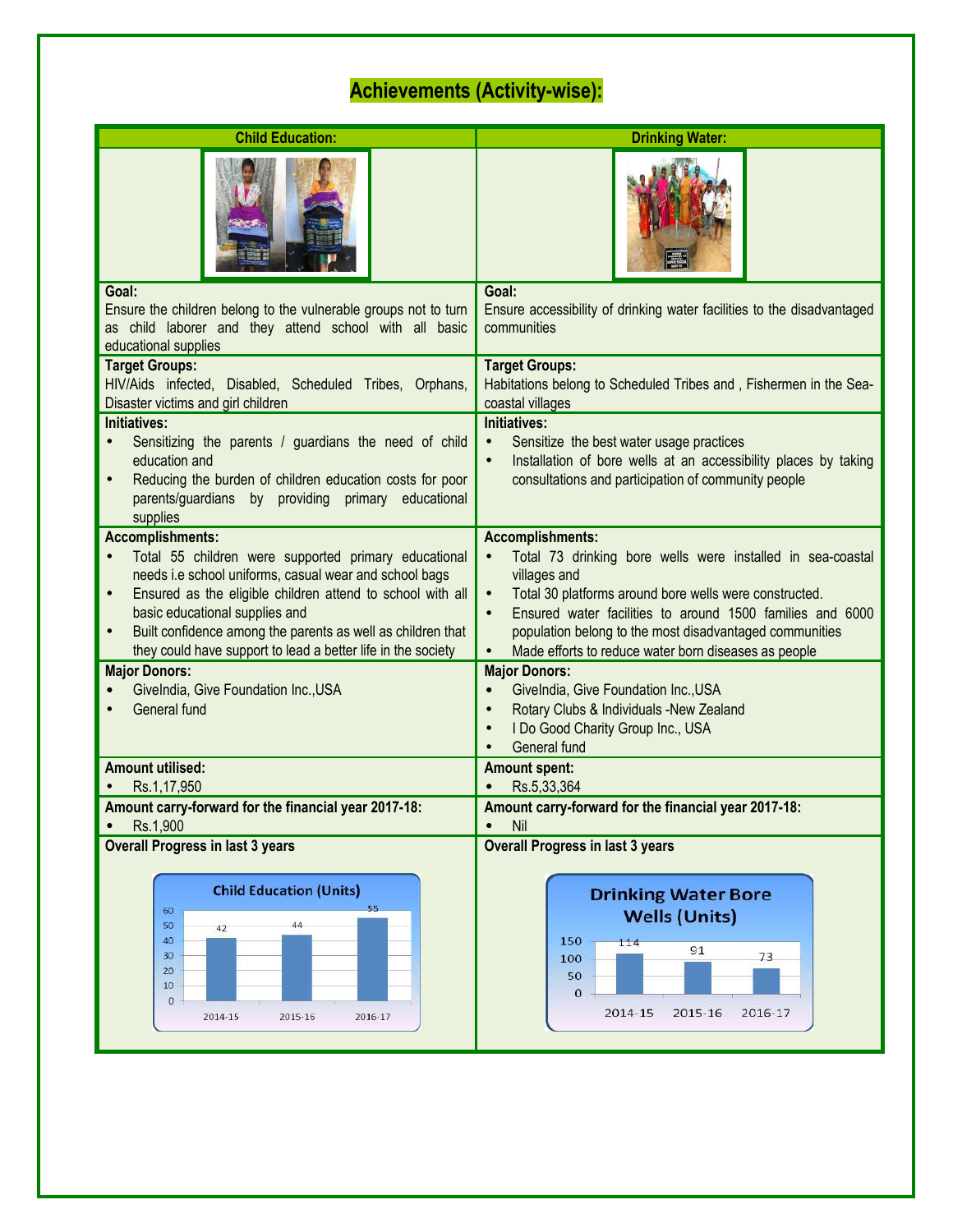| <b>Skill Training:</b>                                                                                                                                                                                                                                                                         | <b>Livelihood support to Disadvataged Women:</b>                                                                                                                                                                                                                                                             |
|------------------------------------------------------------------------------------------------------------------------------------------------------------------------------------------------------------------------------------------------------------------------------------------------|--------------------------------------------------------------------------------------------------------------------------------------------------------------------------------------------------------------------------------------------------------------------------------------------------------------|
|                                                                                                                                                                                                                                                                                                |                                                                                                                                                                                                                                                                                                              |
| Goal:<br>Promote skills among the women and adolescents on locally<br>viable trades                                                                                                                                                                                                            | Goal:<br>Promote rural based and low risk profile livelihood units for the<br>underprivileged women                                                                                                                                                                                                          |
| <b>Target Groups:</b><br>Rural adolescents, widows, HIV/Aids infected women, disabled<br>and women belong to BPL families                                                                                                                                                                      | <b>Target Groups:</b><br>Widows, Elder age and HIV/Aids infected women belong to poor<br>families                                                                                                                                                                                                            |
| <b>Initiatives:</b><br>Organising skill trainings at village level<br>Providing assistance to underprivileged women to have<br>own tailoring units                                                                                                                                             | <b>Initiatives:</b><br>Providing milch animals to young widows to accelerate,<br>empower and create a stable income source to poor widows                                                                                                                                                                    |
| <b>Accomplishments:</b><br>46 women and adolescents were provided training in<br>tailoring skill and provided sewing machines to start<br>own livelihood units.<br>Improved skills and income<br>$\bullet$<br>Turned women / adolescents from dependent level to<br>independent income earners | <b>Accomplishments:</b><br>94 widows were assisted milch animal units<br>Benefited women turned from underprivileged conditions to<br>$\bullet$<br>empower and earn stable income on their own<br>Helps women not to turn approach moneylenders or<br>$\bullet$<br>pawnbrokers for loans in times of crisis. |
| <b>Major Donors:</b><br>Givelndia, Give Foundation Inc.USA<br>Abhidaan<br>General fund                                                                                                                                                                                                         | <b>Major Donors:</b><br>Givelndia, Give Foundation Inc.USA<br>General fund                                                                                                                                                                                                                                   |
| <b>Amount spent:</b>                                                                                                                                                                                                                                                                           | <b>Amount spent:</b>                                                                                                                                                                                                                                                                                         |
| Rs.3,14,303<br>Amount carry-forward for the financial year 2017-18:<br>Rs.12,800                                                                                                                                                                                                               | Rs.12,58,877<br>Amount carry-forward for the financial year 2017-18:<br>Rs.13,500                                                                                                                                                                                                                            |
| <b>Overall Progress in last 3 years</b><br><b>Skill Training (Units)</b><br>32<br>31<br>50<br>$\mathbf{1}$<br>2014-15<br>2015-16<br>2016-17                                                                                                                                                    | <b>Overall Progress in last 3 years</b><br><b>Milch Animals (Units)</b><br>94<br>100<br>51<br>50<br>27<br>$\circ$<br>2015-16<br>2014-15<br>2016-17                                                                                                                                                           |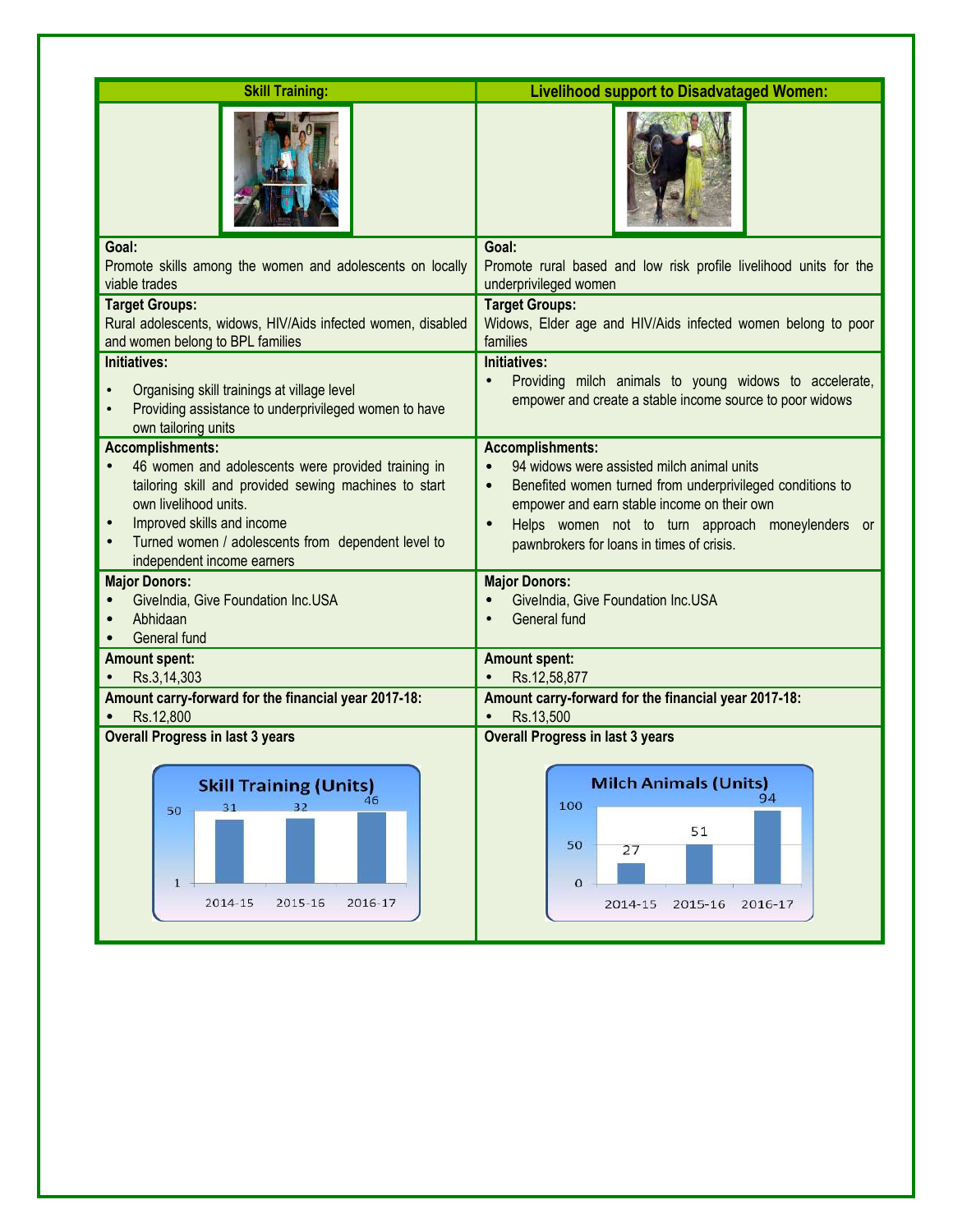| <b>Fishing nets to tribal families:</b>                                                                                                                                                                                                                                                  | <b>Disabled Services:</b>                                                                                                                                                                                                                                                                                                                                                                                                                                                                                                                                      |
|------------------------------------------------------------------------------------------------------------------------------------------------------------------------------------------------------------------------------------------------------------------------------------------|----------------------------------------------------------------------------------------------------------------------------------------------------------------------------------------------------------------------------------------------------------------------------------------------------------------------------------------------------------------------------------------------------------------------------------------------------------------------------------------------------------------------------------------------------------------|
|                                                                                                                                                                                                                                                                                          | CERDS                                                                                                                                                                                                                                                                                                                                                                                                                                                                                                                                                          |
| Goal:<br>Enhance sustainable livelihood of the poor tribal fishing families<br>by providing proper fishing equipment                                                                                                                                                                     | Goal:<br>Create facilities to lead a normal life as other well-beings                                                                                                                                                                                                                                                                                                                                                                                                                                                                                          |
| <b>Target Groups:</b><br>Sea-coastal tribal fishing families                                                                                                                                                                                                                             | <b>Target Groups:</b><br>Priority to disabled women and children<br>Disabled persons belong to very poor families                                                                                                                                                                                                                                                                                                                                                                                                                                              |
| Initiatives:<br>Supporting fishing nets suit to catch the fish locally<br>available                                                                                                                                                                                                      | <b>Initiatives:</b><br>Sensitising the families on the need of sanitary toilets<br>$\bullet$<br>Assistance and technical guidance in installing sanitary<br>$\bullet$<br>toilet facilities<br>Supportinf of mobility needs i.e., wheel chairs, tri-cycles<br>etc., and footwear and eye-glasses                                                                                                                                                                                                                                                                |
| <b>Accomplishments:</b><br>45 families belong to tribal fishermen community were<br>provided fishing nets.<br>Helped disadvantaged families to aid from hunger<br>days.<br>Helped to get stable income and increase income<br>levels.<br>Helped to lead life in better living conditions | <b>Accomplishments:</b><br>22 disabled persons were assisted sanitary toilet facilities.<br>2 disabled persons were assisted tri-cycles<br>$\bullet$<br>2 disabled persons were supported livelihood units.<br>$\bullet$<br>Raised awareness among the disabled people and their<br>$\bullet$<br>family members on the importance and usage practices of<br>sanitary toilets and built confidence among the disabled<br>people by having proper facilities to resolve their natural<br>calls at their house premises.<br>Open defecation practice is decreased |
| <b>Major Donors:</b><br>Givelndia, Give Foundation Inc.USA<br>General fund                                                                                                                                                                                                               | <b>Major Donors:</b><br>Givelndia, Give Foundation Inc.USA<br>Shamadasani Foundation<br>Abhidaan and General fund                                                                                                                                                                                                                                                                                                                                                                                                                                              |
| <b>Amount spent:</b><br>Rs.2,11,148                                                                                                                                                                                                                                                      | <b>Amount spent:</b><br>Rs.1,97,541                                                                                                                                                                                                                                                                                                                                                                                                                                                                                                                            |
| Amount carry-forward for the financial year 2017-18:<br>Nil                                                                                                                                                                                                                              | Amount carry-forward for the financial year 2017-18:<br>Rs.6,750                                                                                                                                                                                                                                                                                                                                                                                                                                                                                               |
| <b>Overall Progress in last 3 years</b>                                                                                                                                                                                                                                                  | <b>Overall Progress in last 3 years</b>                                                                                                                                                                                                                                                                                                                                                                                                                                                                                                                        |
| <b>Fishing Nets (Units)</b><br>50<br>45<br>40<br>26<br>30<br>17<br>20<br>10<br>$\overline{O}$<br>2014-15<br>2015-16<br>2016-17                                                                                                                                                           | <b>Toilets for Disabled (Units)</b><br>40<br>35<br>30<br>22<br>21<br>20<br>10<br>$\circ$<br>2014-15<br>2015-16<br>2016-17                                                                                                                                                                                                                                                                                                                                                                                                                                      |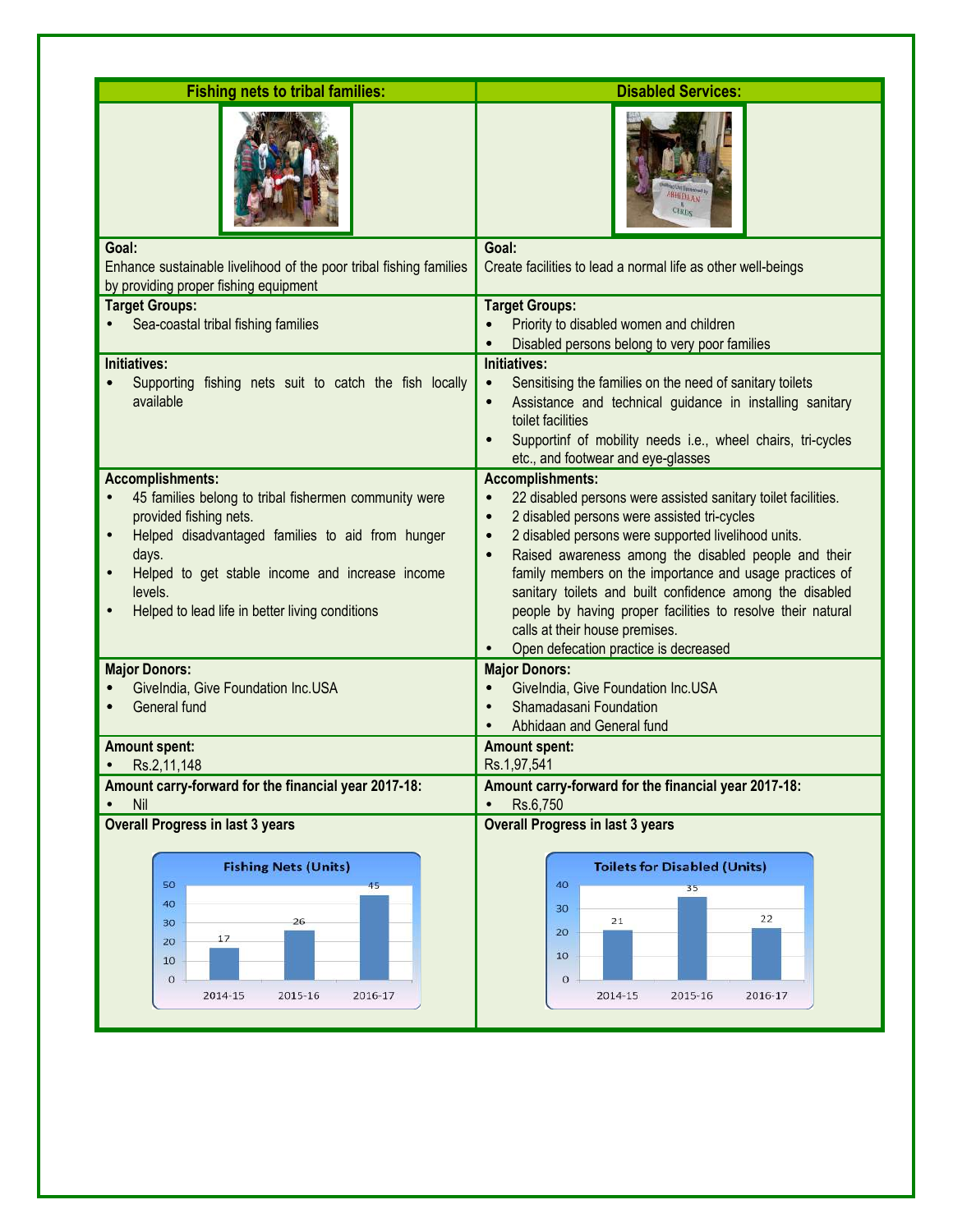| <b>Nutrition support to HIV/Aids infected people:</b>                                                                                                                                                                                                                                                                                                                                      | Micro-nutrients support of 0-5 age group children:                                                                                                                                                                                                                                                                                                                                                                   |  |
|--------------------------------------------------------------------------------------------------------------------------------------------------------------------------------------------------------------------------------------------------------------------------------------------------------------------------------------------------------------------------------------------|----------------------------------------------------------------------------------------------------------------------------------------------------------------------------------------------------------------------------------------------------------------------------------------------------------------------------------------------------------------------------------------------------------------------|--|
|                                                                                                                                                                                                                                                                                                                                                                                            |                                                                                                                                                                                                                                                                                                                                                                                                                      |  |
| Goal:<br>Strengthen the immunization system and increase the life span<br>of HIV/Aids infected people                                                                                                                                                                                                                                                                                      | Goal:<br>Protect the children from blindness and strengthening their<br>immunization system                                                                                                                                                                                                                                                                                                                          |  |
| <b>Target Groups:</b>                                                                                                                                                                                                                                                                                                                                                                      | <b>Target Groups:</b>                                                                                                                                                                                                                                                                                                                                                                                                |  |
| Priority to women and children belong to poor families<br>Rural and slum dwellers                                                                                                                                                                                                                                                                                                          | 0-5 age group children                                                                                                                                                                                                                                                                                                                                                                                               |  |
| Initiatives:<br>Distribution of nutritional provisions, i.e. finger millet<br>$\bullet$<br>flour, wheat ravva, wheat flour, red gram dall, ground<br>nuts and eggs every month<br>Linkup with ART centers                                                                                                                                                                                  | Initiatives:<br>Sensitize parents, children and teachers the need and usage of<br>$\bullet$<br>Vitamin-A supplements<br>Distribution of Vitamin-A and D-worming capsules to eligible<br>$\bullet$<br>children                                                                                                                                                                                                        |  |
| <b>Accomplishments:</b><br>Total 1,318 nutrition kits were distributed to about 150<br>HIV/Aids infected people.<br>Identified 100 more people for target to a subsequent<br>year<br>Helped to improve the immunization system.<br>Helped to increase CD4 count and as well as the span<br>of a lifetime of the vulnerable people.<br>Raised confidence among the patients in their future | <b>Accomplishments:</b><br>Increased awareness<br>$\bullet$<br>3,250 children were provided Vitamin-A and Albendazole sup-<br>$\bullet$<br>plements<br>Increased the chance of child survival and have a healthy im-<br>$\bullet$<br>mune system<br>Reduced new cases or incidence of diarrhea and measles<br>$\bullet$<br>Protected eyes and eyesight and prevented anemia<br>$\bullet$<br>Promoted physical growth |  |
| <b>Major Donors:</b><br>Givelndia, Give Foundation Inc.USA<br>General fund                                                                                                                                                                                                                                                                                                                 | <b>Major Donors:</b><br><b>Vitamin Angels</b><br><b>General fund</b>                                                                                                                                                                                                                                                                                                                                                 |  |
| <b>Amount spent:</b><br>Rs.8,93,650                                                                                                                                                                                                                                                                                                                                                        | <b>Amount spent:</b><br>Rs.12.000                                                                                                                                                                                                                                                                                                                                                                                    |  |
| Amount carry-forward for the financial year 2017-18:<br>Rs.9,500                                                                                                                                                                                                                                                                                                                           | Amount carry-forward for the financial year 2017-18:<br>Rs. Nil                                                                                                                                                                                                                                                                                                                                                      |  |
| <b>Overall Progress in last 3 years</b>                                                                                                                                                                                                                                                                                                                                                    | <b>Overall Progress in last 3 years</b>                                                                                                                                                                                                                                                                                                                                                                              |  |
| <b>Nutriton Kits distributed to</b><br><b>HIV/Aids infected people</b><br>2000<br>1749<br>1318<br>1500<br>1231<br>1000<br>500<br>$\circ$<br>2014-15<br>2015-16<br>2016-17                                                                                                                                                                                                                  | Micro-nutrients support to 0-5<br>age group children<br>7250<br>7250<br>8000<br>6000<br>3250<br>4000<br>2000<br>$\circ$<br>2014-15<br>2015-16<br>2016-17                                                                                                                                                                                                                                                             |  |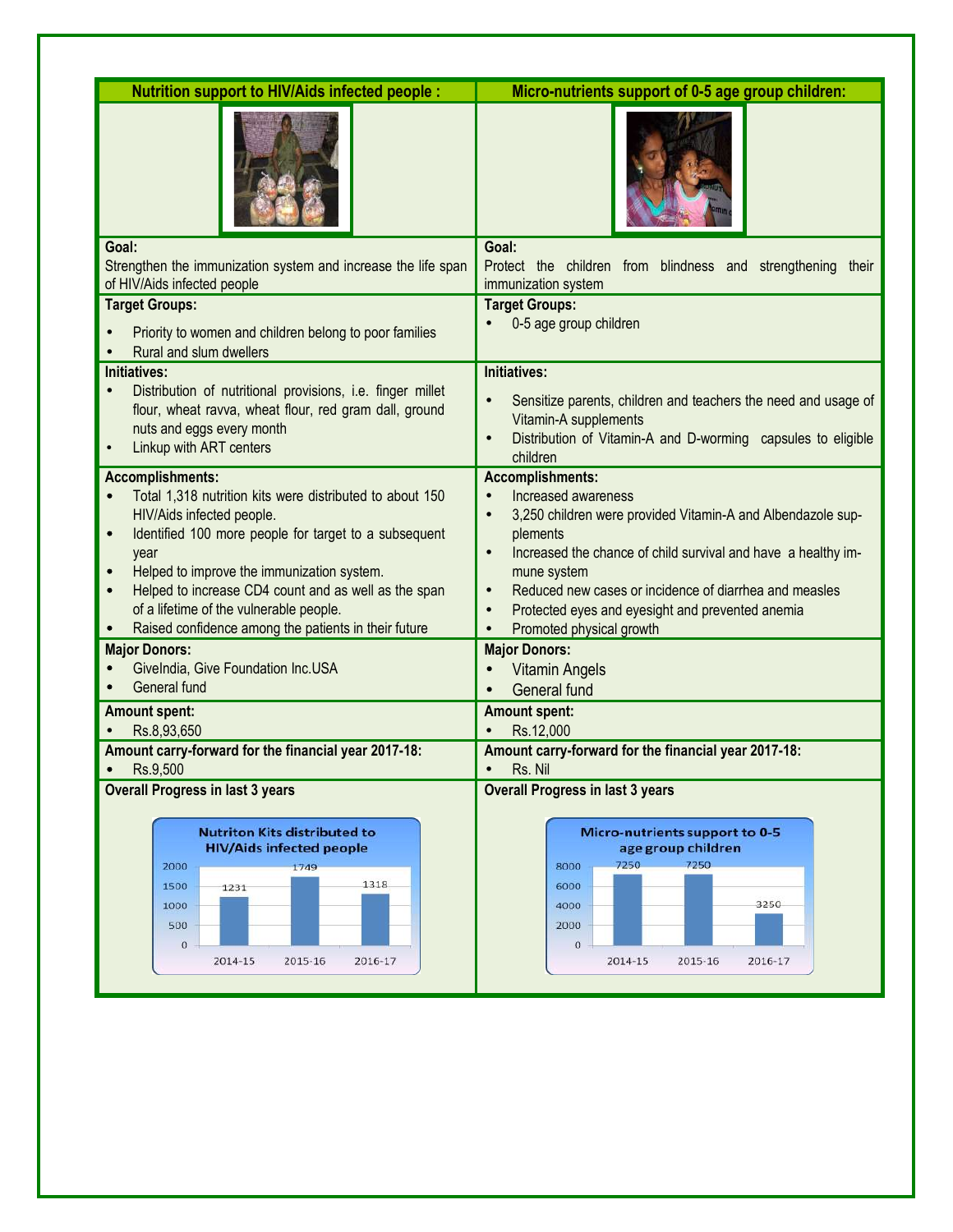# **CREDIBILITY ALLIANCE NORMS COMPLIANCE REPORT:**

| Details of Board Members as on 31/03/2017                                                    |                                |                    |                            |                  |                                                  |                  |
|----------------------------------------------------------------------------------------------|--------------------------------|--------------------|----------------------------|------------------|--------------------------------------------------|------------------|
| <b>Name</b>                                                                                  | <b>Position on Board</b>       |                    | No. of meetings attended   |                  | <b>Remuneration and</b><br>reimbursements in Rs. |                  |
| Mr. O.Venkata Rao<br>1.                                                                      | President                      |                    | 4/4                        |                  | Nil                                              |                  |
| 2.<br>Mrs. G.Siva Rathna Kumari                                                              | Vice-President                 |                    | 4/4                        |                  | Nil                                              |                  |
| 3.<br>Dr. N.Sriniyasa Rao                                                                    | <b>Executive Secretary</b>     |                    | 4/4                        |                  | Nil                                              |                  |
| 4.<br>Mr. G.Anil Kumar                                                                       | Joint-Secretary                |                    | 4/3                        |                  | Nil                                              |                  |
| 5.<br>Mrs. K.Siva Parvathi                                                                   | Treasurer                      |                    | 4/4                        |                  | Nil                                              |                  |
| 6.<br>Mr. T.Suresh Babu                                                                      | <b>EC</b> Member               |                    |                            | 4/4              |                                                  | Nil              |
| Mr. P. Venkata Subba Rao<br>7.                                                               | <b>EC</b> Member               |                    |                            | 4/4              |                                                  | Nil              |
|                                                                                              |                                |                    |                            |                  |                                                  |                  |
| Distribution of staff according to salary levels as on 31/03/2017                            |                                |                    |                            |                  |                                                  |                  |
| Slab of gross salary plus benefits                                                           |                                | Male (Nos)         |                            | Female (Nos)     | <b>Total (Nos)</b>                               |                  |
| (Rs per month)                                                                               | <b>Full time</b>               | <b>Part time</b>   | <b>Full time</b>           | <b>Part time</b> | <b>Full time</b>                                 | <b>Part time</b> |
| $5000$                                                                                       | $\mathbf 1$                    | 1                  | $\mathbf{0}$               | 0                | 1                                                |                  |
| $5,000 - 10,000$                                                                             | $\mathbf{1}$                   | $\mathbf 0$        | $\mathbf{1}$               | $\overline{0}$   | $\overline{2}$                                   | $\mathbf{0}$     |
| <b>Total</b>                                                                                 | $\overline{2}$<br>$\mathbf{1}$ |                    | $\mathbf{1}$               | $\bf{0}$         | 3                                                | $\mathbf{1}$     |
|                                                                                              |                                |                    |                            |                  |                                                  |                  |
| Total cost of international travel by all personnel (including volunteers) and Board members |                                |                    |                            |                  |                                                  |                  |
| <b>Name</b>                                                                                  |                                | <b>Designation</b> | <b>Destination</b>         |                  |                                                  | <b>Purpose</b>   |
| <b>NA</b>                                                                                    |                                | <b>NA</b>          | <b>NA</b>                  |                  | <b>NA</b>                                        |                  |
|                                                                                              |                                |                    |                            |                  |                                                  |                  |
| <b>Highest and Lowest Salaries taken persons:</b>                                            |                                |                    |                            |                  |                                                  |                  |
|                                                                                              | <b>Name</b>                    |                    | <b>Designation</b>         |                  | <b>Remuneration (in Rs.)</b>                     |                  |
| Operational Head of the organisation: (including<br>honorarium):                             | N.Sriniyasa Rao                |                    | <b>Executive Secretary</b> |                  | Nil                                              |                  |
| Highest paid person in the organisation (staff or<br>consultant):                            | G. Chandi Priya                |                    | Programme Coordinator      |                  | 6,000 per month                                  |                  |
| Lowest paid person in the organisation (staff or<br>consultant):                             | M.Krishna                      |                    | <b>Community Organisor</b> |                  | 4,000 per month                                  |                  |

# **FINANCIAL STATEMENTS**

| <b>Balance Sheet</b>                          | <b>Income &amp; Expenditure Statement</b> |            |                                                      |  |            |
|-----------------------------------------------|-------------------------------------------|------------|------------------------------------------------------|--|------------|
|                                               |                                           |            | All                                                  |  |            |
| Assets as on                                  | 3/31/2016                                 | 3/31/2017  | Income for the year ended on                         |  | 3/31/201   |
| <b>Fixed assets</b>                           | 69,702.44                                 | 64,232.20  | Earned/ Self generated income                        |  | 67,000.0   |
| <b>Investments</b>                            |                                           |            | Donations from Indian sources                        |  | 3,58,656.0 |
| Loans and advances                            |                                           |            | Donations from Indian Individuals                    |  | 1,80,000.0 |
| Cash and bank balances                        | 4,40,165.52                               | 177,277.08 | Grants from Indian sources                           |  |            |
| Other current assets                          | $\Omega$                                  |            | International<br><b>Donations</b><br>from<br>sources |  | 4,270.5    |
| Excess of expenditure over income<br>(if any) | 0                                         | 487,834.44 | Other income                                         |  | 11,574.0   |
| <b>Total Assets</b>                           | 509.867.96                                | 729,343.72 | <b>Total Income</b>                                  |  | 6,21,500.5 |

| <b>Balance Sheet</b>                          |              |            | <b>Income &amp; Expenditure Statement</b>            |                            |            |  |  |  |
|-----------------------------------------------|--------------|------------|------------------------------------------------------|----------------------------|------------|--|--|--|
| All figures are Rs in lacs                    |              |            |                                                      | All figures are Rs in lacs |            |  |  |  |
| Assets as on                                  | 3/31/2016    | 3/31/2017  | Income for the year ended on                         | 3/31/2016                  | 3/31/2017  |  |  |  |
| Fixed assets                                  | 69,702.44    | 64,232.20  | Earned/ Self generated income                        | 67,000.00                  | 63,000.00  |  |  |  |
| Investments                                   |              |            | Donations from Indian sources                        | 3,58,656.04                | 147,320.56 |  |  |  |
| Loans and advances                            |              |            | Donations from Indian Individuals                    | 1,80,000.00                | 60,000.00  |  |  |  |
| Cash and bank balances                        | 4,40,165.52  | 177,277.08 | Grants from Indian sources                           |                            | $\Omega$   |  |  |  |
| Other current assets                          | $\mathbf{0}$ |            | <b>Donations</b><br>International<br>from<br>sources | 4,270.50                   | 34,605.37  |  |  |  |
| Excess of expenditure over income<br>(if any) | 0            | 487,834.44 | Other income                                         | 11,574.00                  | 13,187.00  |  |  |  |
| <b>Total Assets</b>                           | 509,867.96   | 729,343.72 | <b>Total Income</b>                                  | 6,21,500.54                | 318.112.93 |  |  |  |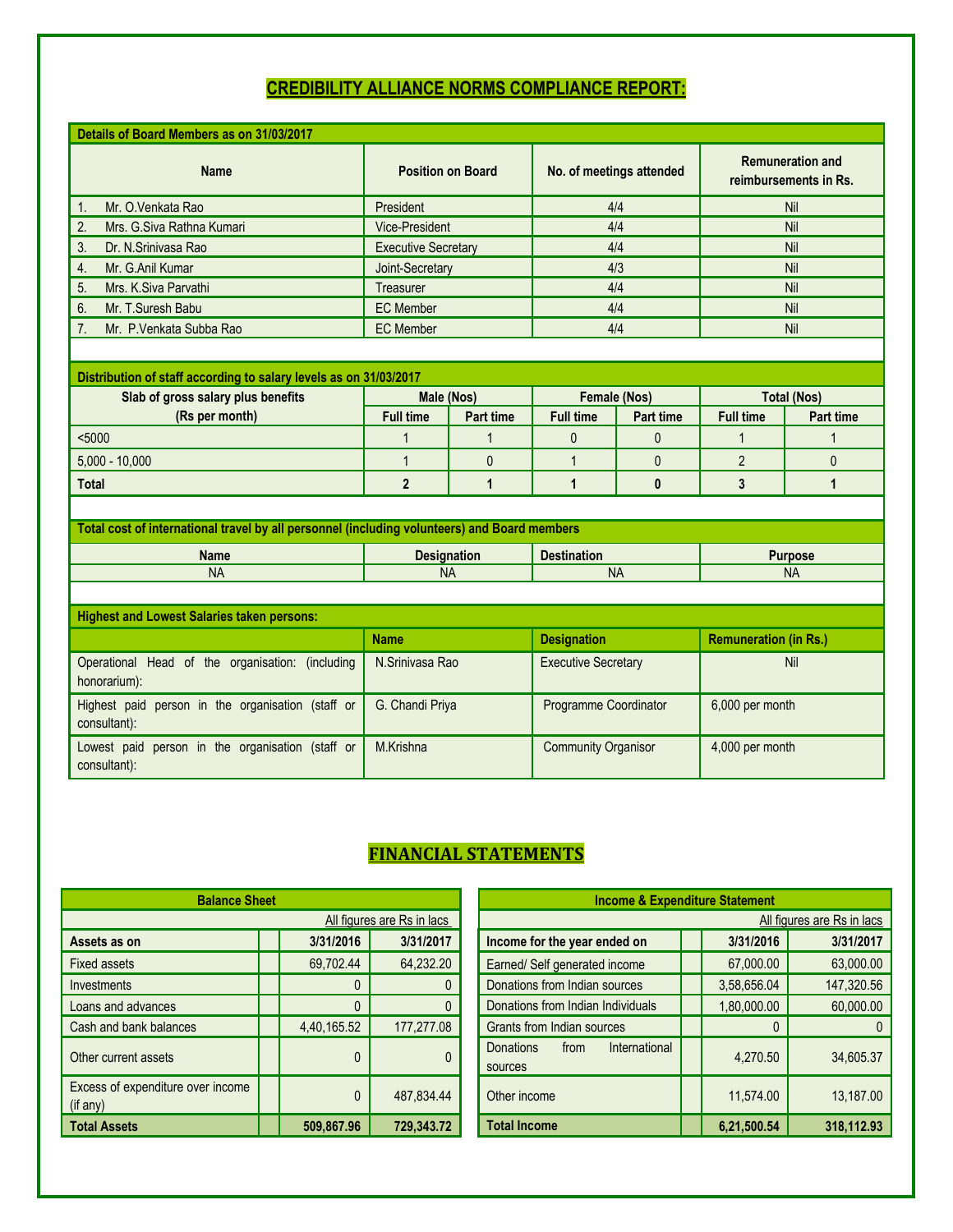| All figures are Rs in lacs                                          |             |            | All figures are Rs in lacs                  |             |              |  |  |
|---------------------------------------------------------------------|-------------|------------|---------------------------------------------|-------------|--------------|--|--|
| Liabilities as on                                                   | 3/31/2016   | 3/31/2017  | Expenditure for the year ended<br><b>on</b> | 3/31/2016   | 3/31/2017    |  |  |
| Trust/ Society/ Share-holder funds                                  |             |            | Programme                                   | 1,09,900.76 | 1,28,908.13  |  |  |
| General fund (unrestricted fund)                                    |             |            | Public education and fundraising            |             | $\mathbf{0}$ |  |  |
| Corpus and endowment fund(s)                                        | 8.250.00    | 3,250.26   | Management and administration               | 2,66,761.00 | 6,71,569.00  |  |  |
| Restricted/Earmarked funds                                          |             |            | Payments to Beneficiaries                   |             | $\mathbf{0}$ |  |  |
| Capital Fund (As per the last<br><b>Balance Sheet)</b>              | 1,94,944.23 | 441,643.46 | Depreciation                                | 6,078.05    | 5,470.24     |  |  |
| Excess of income over expenditure<br>/ Advances refundable (if any) | 2,38,760.73 | 240,000,00 | <b>Total Expenditure</b>                    | 3,82,739.81 | 8,05,947.37  |  |  |
| <b>Total Liabilities</b>                                            | 441,954.96  | 684,893.72 | <b>Surplus/Deficit</b>                      | 2,38,760.73 | 4.87.834.44  |  |  |

| <b>Receipts &amp; Payments Account</b>                               |                            |              |  |                                      |  |                            |              |  |  |
|----------------------------------------------------------------------|----------------------------|--------------|--|--------------------------------------|--|----------------------------|--------------|--|--|
|                                                                      | All figures are Rs in lacs |              |  |                                      |  | All figures are Rs in lacs |              |  |  |
| Receipts for the year ended on                                       | 3/31/2016                  | 3/31/2017    |  | Payments for the year ended on       |  | 3/31/2016                  | 3/31/2017    |  |  |
| Opening Cash and Bank Balance                                        | 3,84,964.78                | 440,165.52   |  | For Programmes (General)             |  | 1,09,900.76                | 1,28,908.13  |  |  |
| Earned/ Self generated income                                        | 67,000.00                  | 63,000.00    |  | For Programmes (Specific)            |  | 28,69,018.24               | 33,97,921.87 |  |  |
| Donations from Indian Individuals.<br>Indian sources & local sources | 21,89,174.28               | 2,024,181.65 |  | <b>Administrative Expenses</b>       |  | 2,66,761.00                | 6,71,569.00  |  |  |
| <b>Grants from Government</b>                                        |                            |              |  | <b>Fixed Assets</b>                  |  |                            | $\mathbf{0}$ |  |  |
| Donations from International sources                                 | 10,45,443.96               | ,595,141.91  |  | Loans and advances refunded          |  | 12,000                     | $\mathbf{0}$ |  |  |
| Other receipts                                                       |                            |              |  | <b>Other Payments</b>                |  |                            | $\mathbf{0}$ |  |  |
| <b>Bank interests</b>                                                | 11,574.00                  | 13,187.00    |  | <b>Total Payments</b>                |  | 32,57,680.00               | 4,198,399.00 |  |  |
| <b>Total Receipts</b>                                                | 3,698,157.02               | 4,135,676.08 |  | <b>Closing cash and bank balance</b> |  | 4,40.477.02                | 1,77.277.08  |  |  |

# **Details of the Bank Accounts:**

| <b>BANK ACCOUNTS DETAILS For Local Contributions:</b> |                                                                   | <b>For Foreign Contributions:</b> |  |  |  |
|-------------------------------------------------------|-------------------------------------------------------------------|-----------------------------------|--|--|--|
|                                                       |                                                                   |                                   |  |  |  |
| <b>Account Number</b>                                 | 783504256                                                         | 400601011000941                   |  |  |  |
| <b>Account Type</b>                                   | <b>Savings</b>                                                    | <b>Savings</b>                    |  |  |  |
| <b>Account Holder's Name</b>                          | Chaitanya Educational and Rural Chaitanya Educational and Rural   |                                   |  |  |  |
|                                                       | <b>Development Society</b>                                        | <b>Development Society</b>        |  |  |  |
| Pin code                                              | 522616                                                            | 522616                            |  |  |  |
| <b>Bank Name</b>                                      | <b>Indian Bank</b>                                                | Vijaya Bank                       |  |  |  |
| <b>Bank Branch</b>                                    | <b>Chilakaluripet</b>                                             | <b>Chilakaluripet</b>             |  |  |  |
| <b>IFSC Code</b>                                      | <b>IDIB000C021</b>                                                | <b>VIIB0004006</b>                |  |  |  |
| <b>Address of the organisation</b>                    | H.No: 3-68/1, 5 <sup>th</sup> Lane, Pandaripuram, Chilakaluripet, |                                   |  |  |  |
|                                                       | <b>Guntur District, Andhra Pradesh - 522616</b>                   |                                   |  |  |  |